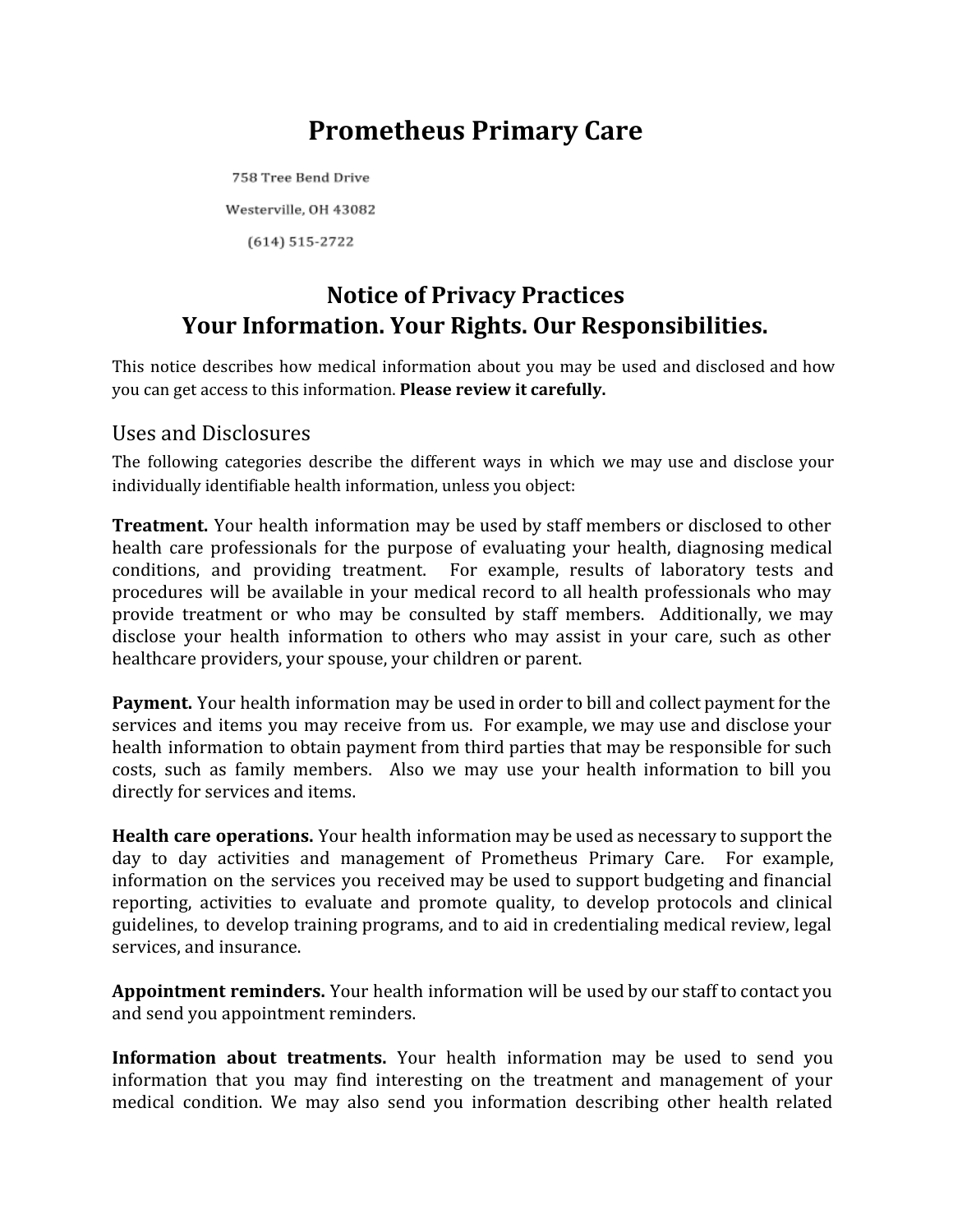products and services that we believe may interest you.

**Law enforcement.** Your health information may be disclosed to law enforcement agencies to support government audits and inspections, to facilitate law enforcement investigations, and to comply with government mandated reporting.

**Release of Information to Family/Friends.** Our practice may release your health information to a friend or family member that is involved in your care, or who assists in taking care of you. For example, a parent or guardian may ask that a babysitter take their child for an appointment. In this example, the babysitter or friend may have access to this child's medical information.

**Patient mass communication.** We may use your name and email address(es) and/or text numbers to contact you with bulk messaging. For instance, to share new promotions for the clinic, to send clinic newsletters, or to notify you of a physician's upcoming absence, such as for vacations.

#### **Other uses and disclosures in certain special circumstances.**

- **Public Health Risks -** (i.e. vital statistics, child abuse/neglect, exposure to communicable diseases, reporting reactions to drugs or problems with products or devices.)
- **Health Oversight Activities**
- **Lawsuits and Similar Proceedings** May use or disclose in response to a court or administrative order, if you are involved in a lawsuit or similar proceeding or in response to a discovery request, subpoena, or other lawful process.
- **Deceased Patients –** may be required to release to a medical examiner or coroner. If necessary, we may also release information in order for funeral director to perform their jobs.
- **Organ and Tissue Donation**
- **Serious Threats to Health or Safety**
- **Military** If you are a member of the U.S. or foreign military forces (including veterans) and if required by the appropriate authorities.
- **National Security**
- **Inmates** Our practice may disclose your health information to correctional institutions or law enforcement officials if you are an inmate or under the custody of a law enforcement official. Disclosure would be necessary for the institution to provide health care services to you, for the safety and security of the institution, and/or to protect your health and safety or the health and safety of others.
- **Worker's Compensation**

Disclosures of your health information or its use for any purpose other than those listed above requires your specific written authorization. If you change your mind after authorizing a use or disclosure of your information, you may submit a written revocation of the authorization. However, your decision to revoke the authorization will not affect or undo any use or disclosure of information that occurred before you're notified us of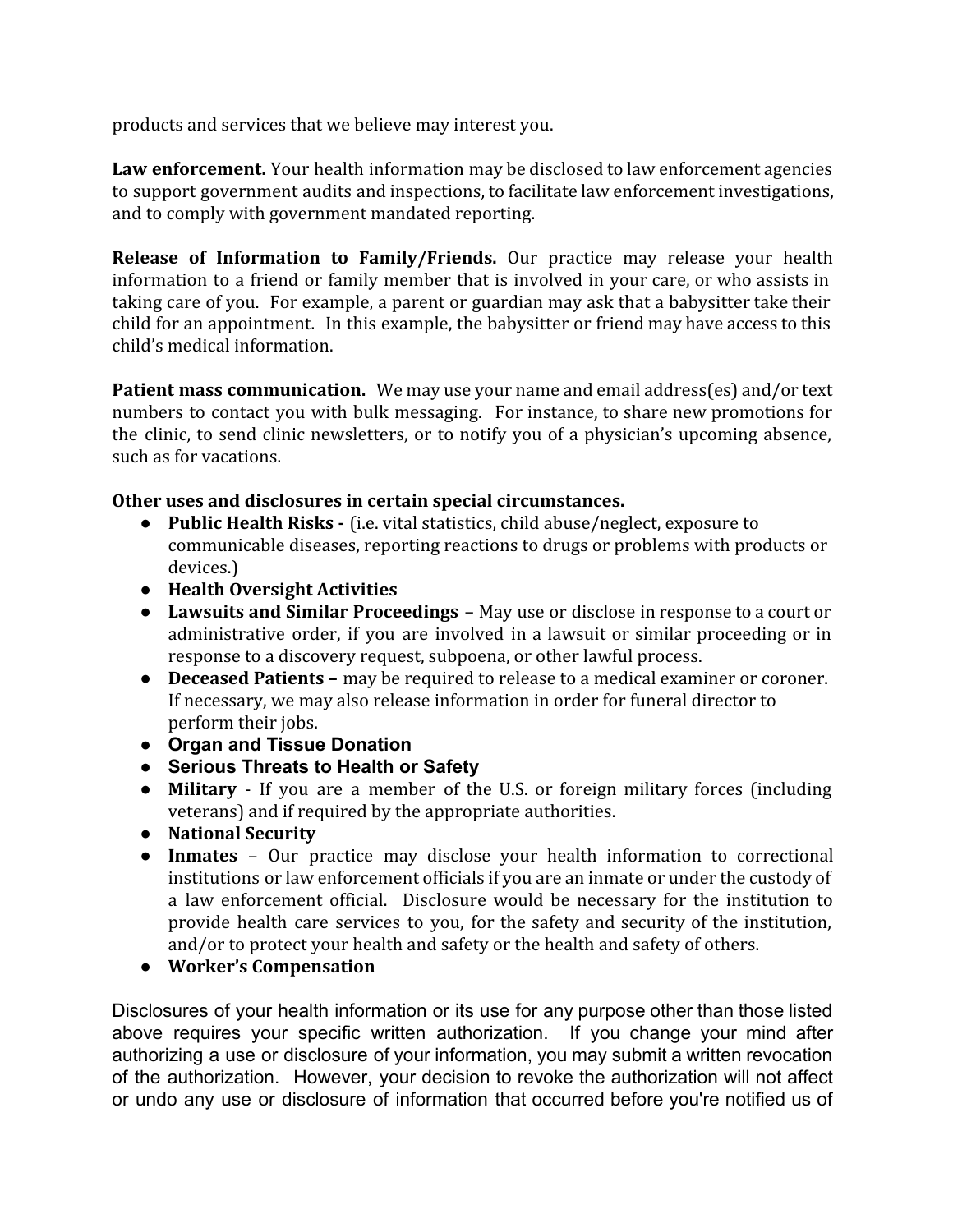your decision to revoke your authorization.

#### **Your Rights**

You have certain rights under the federal privacy standards. These include:

● The right to request restrictions on the use and disclosure of your protected health information for treatment, payment, or health care operations. You have the right to restrict our disclosure to only certain individuals involved in your care or the payment for your care, such as family members and friends. We are not required to agree to your request; however, if we do not agree, we are bound by our agreement except when otherwise required by law, in emergencies or when the information is necessary to treat you. You must make your request in writing to the attention of the Privacy Officer. Your request must be described in a clear and concise fashion: a) the information you wish restricted; b) whether you are requesting to limit our practice's use, disclosure or both; c) to whom you want the limits to apply.

● The right to receive confidential communications concerning your medical condition and treatment

● The right to inspect and copy your protected health information. We will provide a copy or summary of your health information, usually within 30 days of your request. We may charge a reasonable, cost-based fee. Our practice may deny your request to inspect and/or copy in certain limited circumstances; however, you may request a review of the denial.

● The right to amend or submit corrections to your protected health information. This request must be made in writing and submitted to Privacy Officer with reasons to support your request. We may deny your request if you ask us to amend information that is in our opinion: a) accurate and complete; b) not part of the health information kept by or for the practice; c) not part of the health information which you are permitted to inspect and copy; or d) not created by our practice, unless the individual or entity that created is not available to amend the information. We will provide a written explanation for any denial in 60 days.

● The right to receive an accounting of how and to whom your protected health information has

been disclosed. We will include all the disclosures except for those about treatment, payment, and health care operations, and certain other disclosures (such as any that you asked us to make). We will provide one accounting a year for free but will charge a reasonable, cost-based fee if you ask for another one within 12 months.

● The right to receive a printed copy of this notice, even if you have agreed to receive the notice electronically.